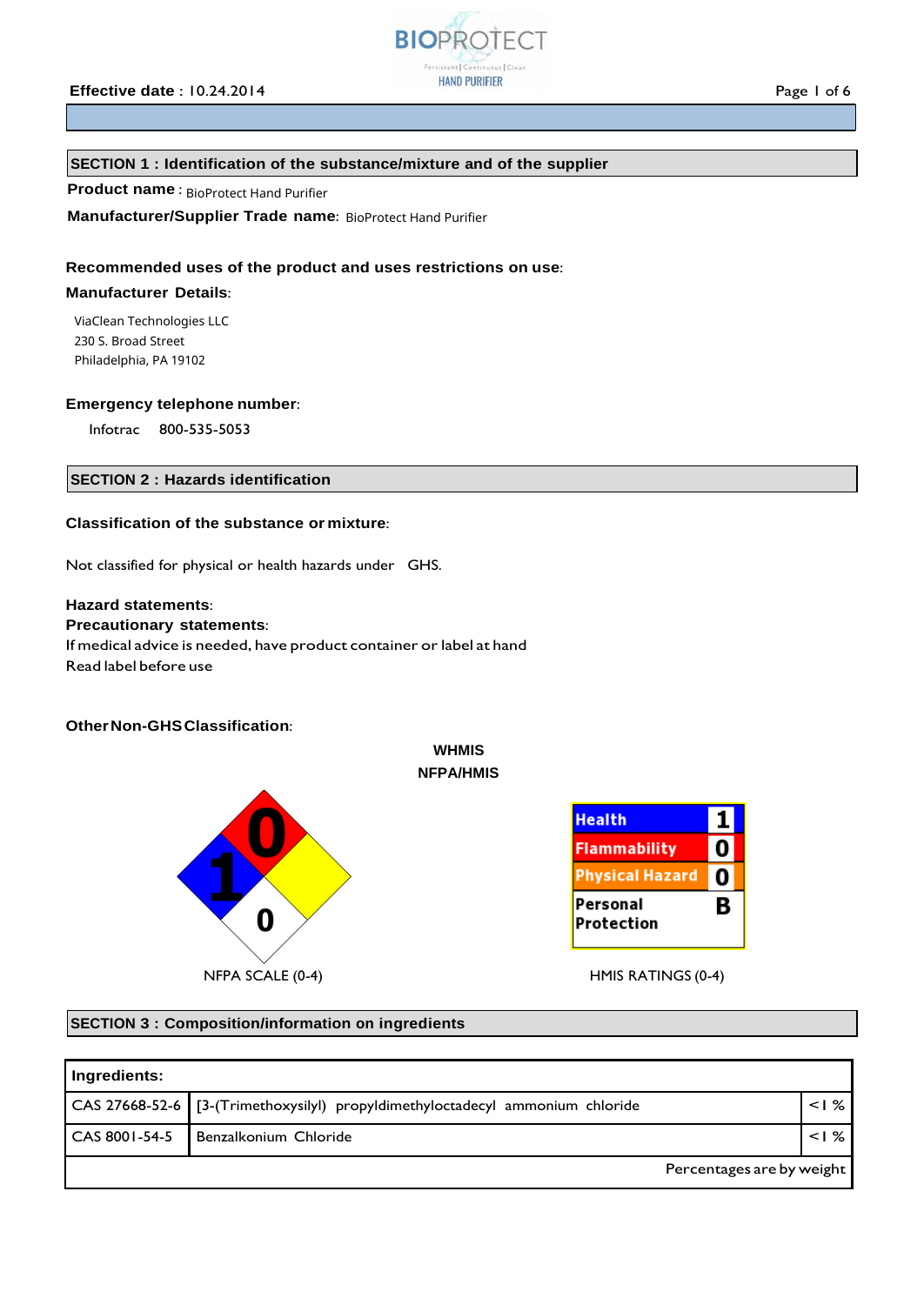# **SECTION 4 : First aid measures**

## **Description of first aid measures**

**Afterinhalation:**Loosenclothingasnecessaryandpositionindividualinacomfortableposition. Move exposed to fresh air. Give artificial respiration if necessary. If breathing is difficult give oxygen. Get medical assistance if cough or other symptoms appear.

**After skincontact:**Rinse/flush exposed skin gently using soap andwaterfor15-20minutes. Seekmedical advice ifdiscomfortorirritationpersists.

**After eye contact:** Protect unexposed eye. Rinse/flush exposed eye(s) gently using water for 15-20 minutes. Remove contact lens(es) if able to do so during rinsing. Seek medical attention if irritation persists or if concerned.

**After swallowing:** Rinse mouth thoroughly. Do not induce vomiting. Seek medical attention if irritation, discomfort, or vomiting persists. Never give anything by mouth to an unconscious person.

## **Most important symptoms and effects, both acute and delayed:**

Irritation. headache. nausea. shortness of breath.

## **Indication of any immediate medical attention and special treatmentneeded:**

Ifseeking medical attention provide SDS documenttophysician.Physician should treatsymptomatically.

# **SECTION 5 : Firefighting measures**

#### **Extinguishingmedia**

**Suitable extinguishing agents:** Use water, dry chemical, chemical foam, carbon dioxide, or alcohol-resistant foam.

#### **For safety reasons unsuitable extinguishingagents:**

#### **Special hazards arising from the substance ormixture:**

Thermal decomposition can lead to release of irritating gases and vapors.

## **Advice for firefighters:**

**Protective equipment:** Wear protective eyeware, gloves, and clothing. Refer to Section 8.Use NIOSHapproved respiratory protection/breathing apparatus.

**Additional information (precautions):** Avoid inhaling gases, fumes, dust, mist, vapor, and aerosols. Avoid contact with skin, eyes, and clothing.

#### **SECTION 6 : Accidental release measures**

# **Personal precautions, protective equipment and emergency procedures:**

Ensure adequate ventilation. Ensure that air-handling systems are operational.

#### **Environmentalprecautions:**

Should not be released into environment. Prevent from reaching drains, sewer, or waterway.

## **Methods and material for containment and cleaning up:**

Wear protective eyeware, gloves, and clothing. Refer to Section 8.Always obey local regulations.Containerize for disposal. Refer to Section 13.If necessary use trained response staff or contractor. Evacuatepersonnel to safe areas. Keep in suitable closed containers for disposal.

#### **Reference to other sections:**

# **SECTION 7 : Handling and storage**

# **Precautions for safehandling:**

Avoid contact with skin, eyes, and clothing. Follow good hygiene procedures when handling chemical materials. Refer to Section 8.Follow proper disposal methods. Refer to Section 13.Do not eat, drink, smoke, or use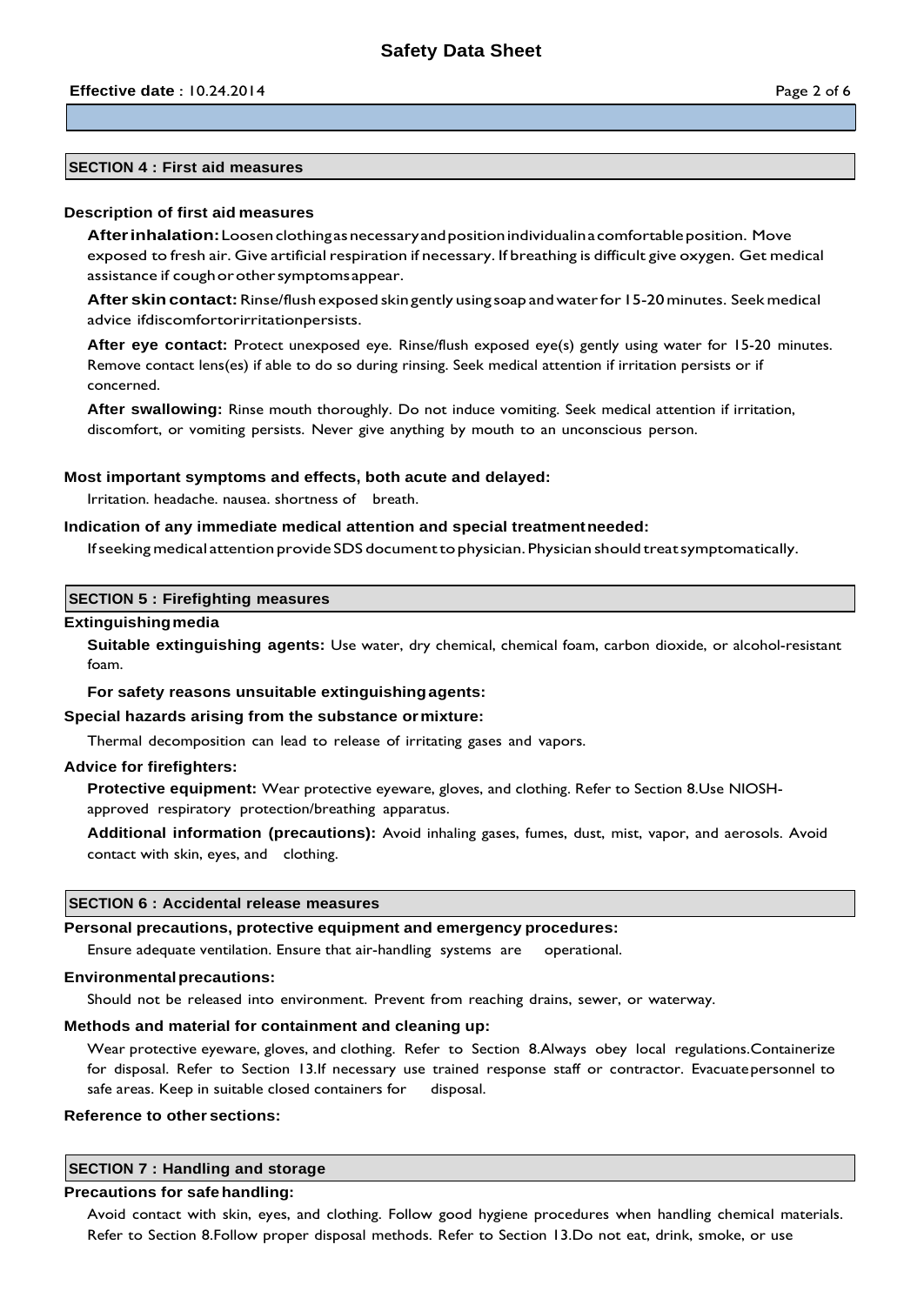# **Effective date** : 10.24.2014 **Page 3 of 6**

personal products when handling chemical substances.

# **Conditions for safe storage, including any incompatibilities:**

Store in a cool location. Keep away from food and beverages. Protect from freezing and physicaldamage. Provide ventilation for containers. Keep container tightly sealed. Store away from incompatible materials.

# **SECTION 8 : Exposure controls/personal protection**





| <b>Control Parameters:</b>               | No applicable occupational exposure limits                                                                                                                                                                                                                                                                                                                                                       |
|------------------------------------------|--------------------------------------------------------------------------------------------------------------------------------------------------------------------------------------------------------------------------------------------------------------------------------------------------------------------------------------------------------------------------------------------------|
| <b>Appropriate Engineering controls:</b> | Emergency eye wash fountains and safety showers should be available in<br>the immediate vicinity of use or handling. Provide exhaust ventilation or<br>other engineering controls to keep the airborne concentrations of vapor<br>and mists below the applicable workplace exposure limits (Occupational<br>Exposure Limits-OELs) indicated above.                                               |
| <b>Respiratory protection:</b>           | Not required under normal conditions of use. Where risk assessment<br>shows air-purifying respirators are appropriate use a full-face particle<br>respirator type N100 (US) or type P3 (EN 143) respirator cartridges as a<br>backup to engineering controls. When necessary use NIOSH approved<br>breathing equipment.                                                                          |
| <b>Protection of skin:</b>               | Select glove material impermeable and resistant to the substance. Select<br>glove material based on rates of diffusion and degradation. Dispose of<br>contaminated gloves after use in accordance with applicable laws and<br>good laboratory practices. Use proper glove removal technique without<br>touching outer surface. Avoid skin contact with used gloves. Wear<br>protective clothing. |
| Eye protection:                          | Wear equipment for eye protection tested and approved under<br>appropriate government standards such as NIOSH (US) or EN<br>166(EU).Safety glasses or goggles are appropriate eye protection.                                                                                                                                                                                                    |
| <b>General hygienicmeasures:</b>         | Perform routine housekeeping. Wash hands before breaks and at the<br>end<br>of work. Avoid contact with skin, eyes, and clothing. Before wearing wash<br>contaminated clothing.                                                                                                                                                                                                                  |

# **SECTION 9 : Physical and chemical properties**

| Appearance<br>(physical                | Clear colorless to straw<br>colored liquid | <b>Explosion limit lower:</b><br><b>Explosion limit upper:</b> | Not determined<br>Not determined |
|----------------------------------------|--------------------------------------------|----------------------------------------------------------------|----------------------------------|
| Odor:                                  | Mild                                       | Vapor pressure:                                                | Not determined                   |
| Odor threshold:                        | Not determined                             | Vapor density:                                                 | Not determined                   |
| pH-value:                              | $5.5 - 7.0$                                | <b>Relative density:</b>                                       | 1.00                             |
| <b>Melting/Freezing point:</b>         | Not determined                             | Solubilities:                                                  | Material is water soluble.       |
| <b>Boiling</b><br>point/Boiling range: | Approx 100°C                               | <b>Partition coefficient</b><br>(n- octanol/water):            | Not determined                   |
| <b>Flash point</b><br>(closed cup):    | >200F                                      | <b>Auto/Self-ignition</b><br>temperature:                      | Not determined                   |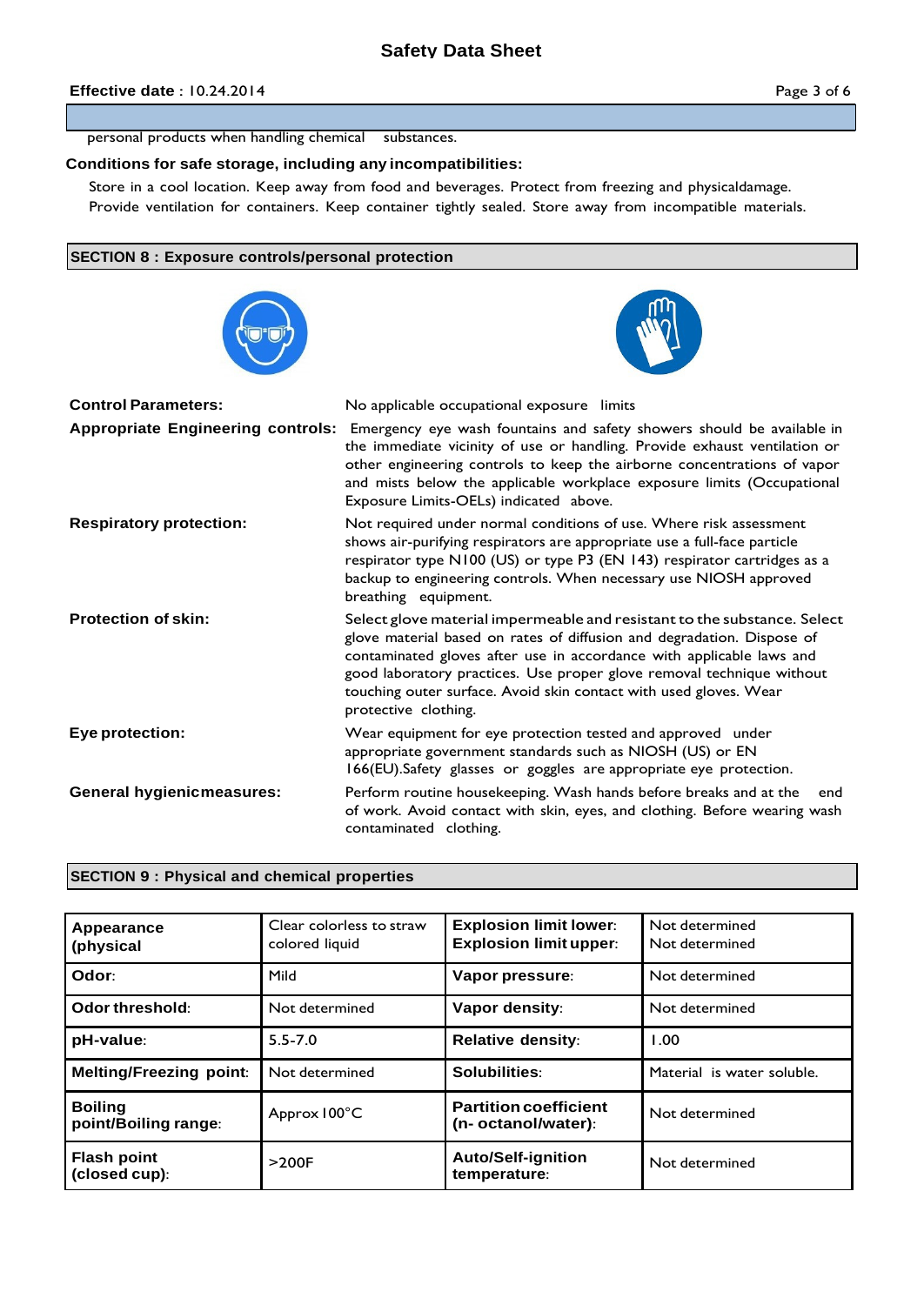# **Safety Data Sheet**

# **Effective date** : 10.24.2014 **Page 4 of 6**

| <b>Evaporation rate:</b>               | Not determined | <b>Decompositio</b><br>n temperature: | Not determined                                             |
|----------------------------------------|----------------|---------------------------------------|------------------------------------------------------------|
| <b>Flammability</b><br>(solid, gaseous | Not determined | <b>Viscosity:</b>                     | a. Kinematic: Not determined<br>b. Dynamic: Not determined |
| <b>Density: Not determined</b>         |                |                                       |                                                            |

# **SECTION 10 : Stability and reactivity**

**Reactivity:**Nonreactiveundernormalconditions. **Chemical stability:** Stable under normal conditions. **Possible hazardous reactions:** None under normal processing. **Conditionstoavoid:** Incompatiblematerials. **Incompatible materials:** Oxides of Carbon and Nitrogen on combustion.

**Hazardousdecompositionproducts:**

# **SECTION 11 : Toxicological information**

| Acute Toxicity: No additional information.              |                            |  |  |  |
|---------------------------------------------------------|----------------------------|--|--|--|
| Chronic Toxicity: No additional information.            |                            |  |  |  |
| <b>Corrosion Irritation:</b> No additional information. |                            |  |  |  |
| Sensitization:                                          | No additional information. |  |  |  |
| Single Target Organ (STOT):                             | No additional information. |  |  |  |
| <b>Numerical Measures:</b>                              | No additional information. |  |  |  |
| Carcinogenicity:                                        | No additional information. |  |  |  |
| <b>Mutagenicity:</b>                                    | No additional information. |  |  |  |
| <b>Reproductive Toxicity:</b>                           | No additional information. |  |  |  |

# **SECTION 12 : Ecological information**

**Ecotoxicity Persistence anddegradability**: **Bioaccumulative potential**: **Mobility in soil**: **Other adverse effects**:

# **SECTION 13 : Disposal considerations**

## **Waste disposalrecommendations**:

Contact a licensed professional waste disposal service to dispose of this material. Dispose of empty containers as unused product. It is the responsibility of the waste generator to properly characterize all waste materials according to applicable regulatory entities (US 40CFR262.11). Chemical waste generators must determine whether a discarded chemical is classified as a hazardous waste. Chemical waste generators must also consult local, regional, and national hazardous waste regulations. Ensure complete and accurate classification.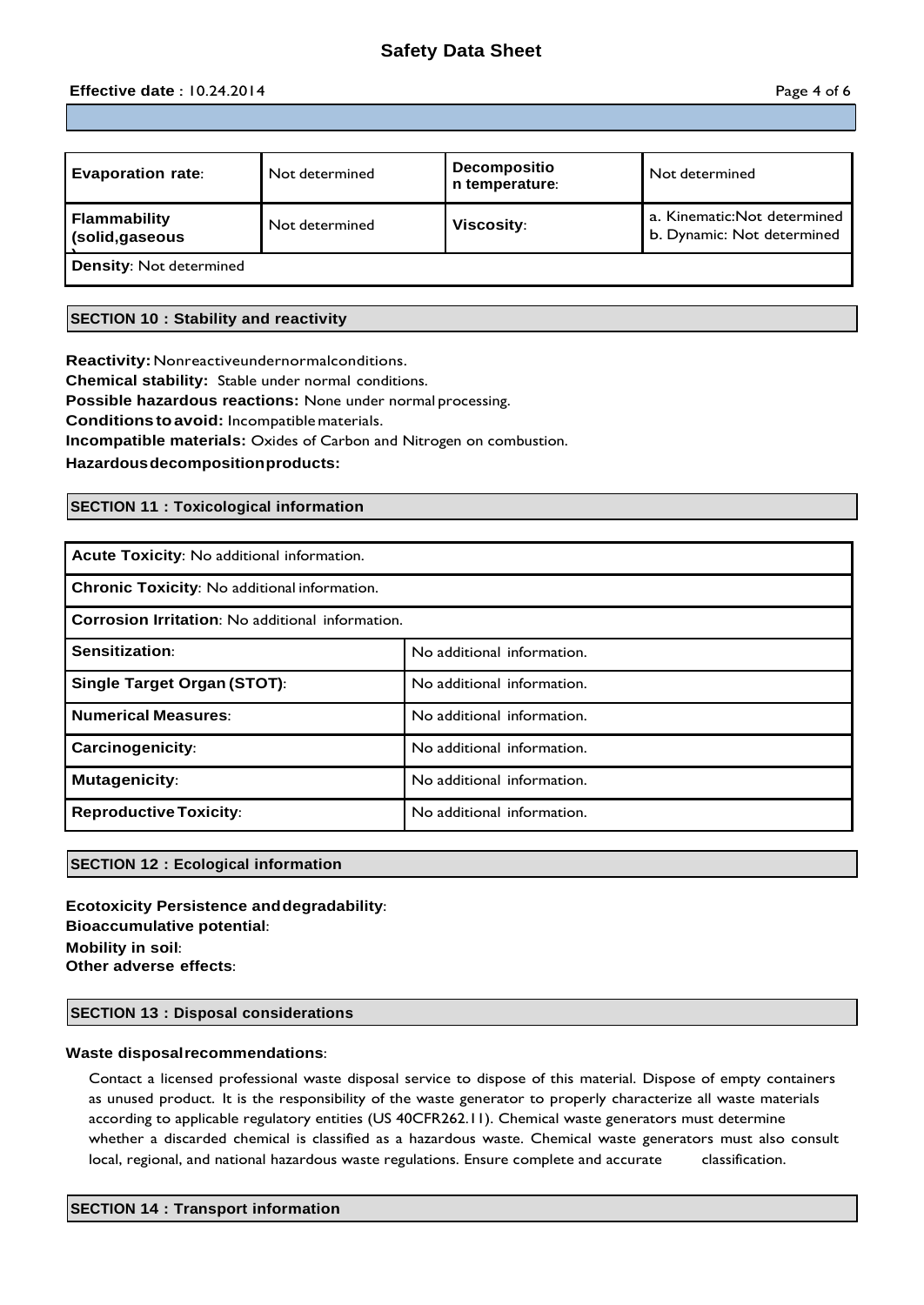## **UN-Number**

Not Regulated.

# **UN proper shippingname**

Not Regulated.

**Transport hazard class(es) Packing group**: Not Regulated **Environmental hazard**: **Transport in bulk**: **Special precautions for user**:

# **SECTION 15 : Regulatory information**

# **United States (USA)**

# **SARA Section 311/312 (Specific toxic chemical listings)**:

# Chronic

# **SARA Section 313 (Specific toxic chemical listings)**:

None of the ingredients is listed

# **RCRA (hazardous wastecode)**:

None of the ingredients is listed

## **TSCA(ToxicSubstances ControlAct)**:

All ingredients arelisted.

# **CERCLA(ComprehensiveEnvironmentalResponse, Compensation, andLiability Act)**:

None of the ingredients is listed

# **Proposition 65 (California)**:

# **Chemicals known to cause cancer**:

None of the ingredients is listed

# **Chemicals known to cause reproductive toxicity forfemales**:

None of the ingredients is listed

# **Chemicals known to cause reproductive toxicity formales**:

None of the ingredients is listed

# **Chemicals known to cause developmentaltoxicity**:

None of the ingredients is listed

# **Canada**

# **Canadian Domestic Substances List (DSL)**:

All ingredients arelisted.

# **CanadianNPRIIngredientDisclosurelist(limit0.1%)**:

None of the ingredients is listed

# **CanadianNPRIIngredientDisclosurelist(limit1%)**:

None of the ingredients is listed

# **SECTION 16 : Other information**

This product has been classified in accordance with hazard criteria of the Controlled Products Regulations and the